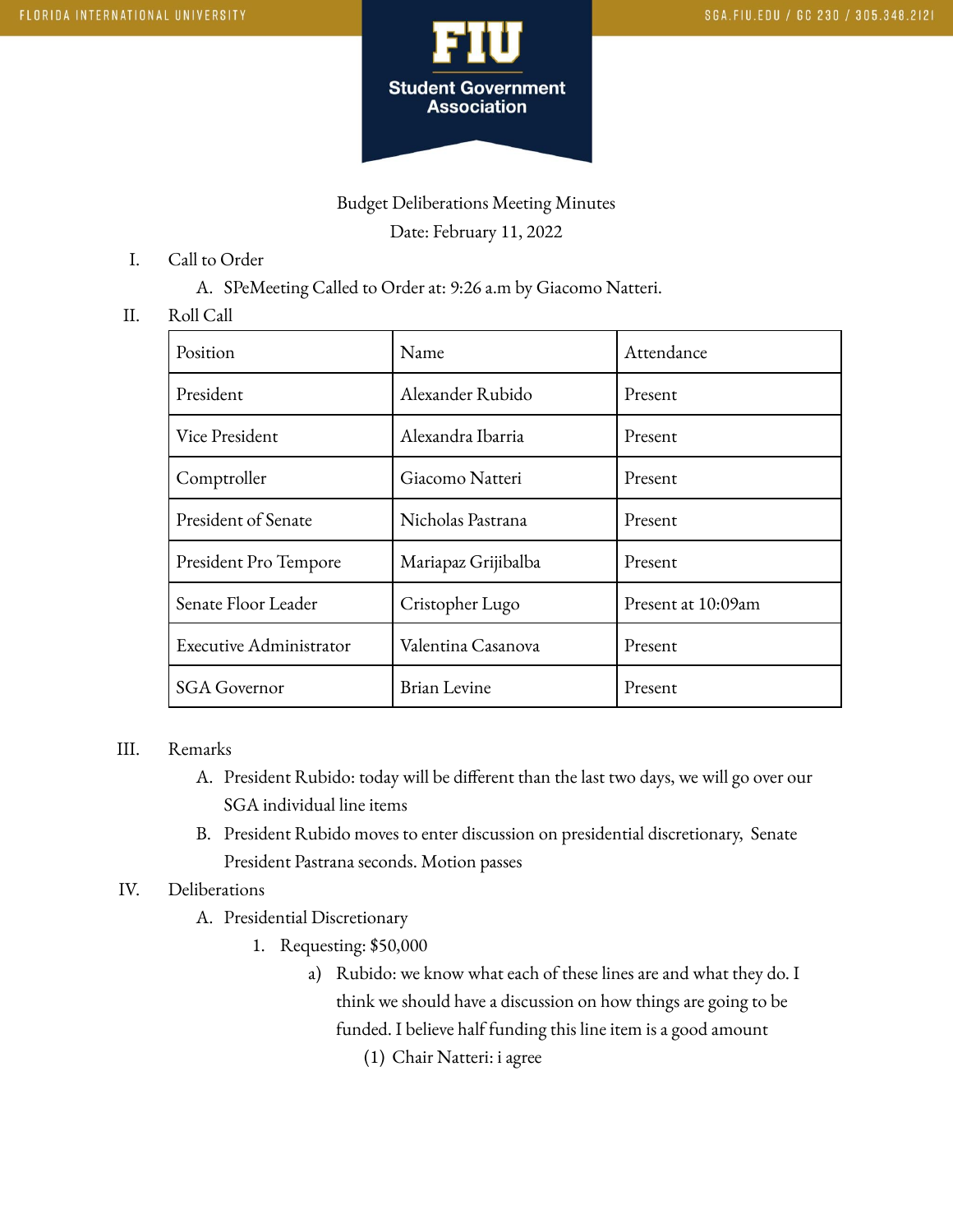- (2) Governor Levine: do we know how much is already been spent?
	- (a) President Rubido: it would be inaccurate since we have pending purchases
- 2. Protemp Grijlalba moves to close, Pastrana seconds, motion passes
- 3. Psatrana moves to go into discussion for 25,000, Grijalba seconds. Motion passes
- 4. VP Ibarria moves to close, Rubido seconds. Motion passes
- 5. Rubido movies to allocate 25,000. Casanova seconds. Motion passes
- 6. Rubido moves to enter discussion on executive branch line item
- B. Executive Branch
	- 1. Requesting: \$20,000
		- a) Chair Natteri: given the amount of cuts we have had to give everyone else, i would be comfortable with funding 6,000
	- 2. Rubido moves to close discussion, Pastrana seconds. Motion passes
	- 3. Grijalba moves to discuss 6,000. Rubido seconds. Motion passes
		- a) Grijalba: As mentioned by the chair, i think with all the cuts it would be appropriate to fund them that amount
	- 4. Rubido moves to close, Pastrana seconds. Motion passes
	- 5. Rubido moves to allocate 6,000. Pastrana seconds, motion passes
	- 6. Rubido moves to go into discussion on the legislative branch, Pastrana seconds. Motion passes
- C. Legislative Branch
	- 1. Requesting: \$60,000
		- a) Legislative branch needed a special allocation so I think funding at 20,000 would still be a good amount
	- 2. Pastrana moves to close, VP Ibarria seconds. Motion passes
	- 3. Pastrana moves to discuss 20,000. Rubido seconds, motion passes
		- a) Pastrana : we have had difficulties finding a way to spend the excess money
	- 4. Chair moves to end discussion, VP Ibarria Ibarria seconds. Motion passes
	- 5. Pastrana moved to allocate 20,000, VP Ibarria Ibarria seconds. Motion passes
	- 6. Rubido moves to go into discussion on special expenses, VP Ibarria Ibarria seconds. Motion passes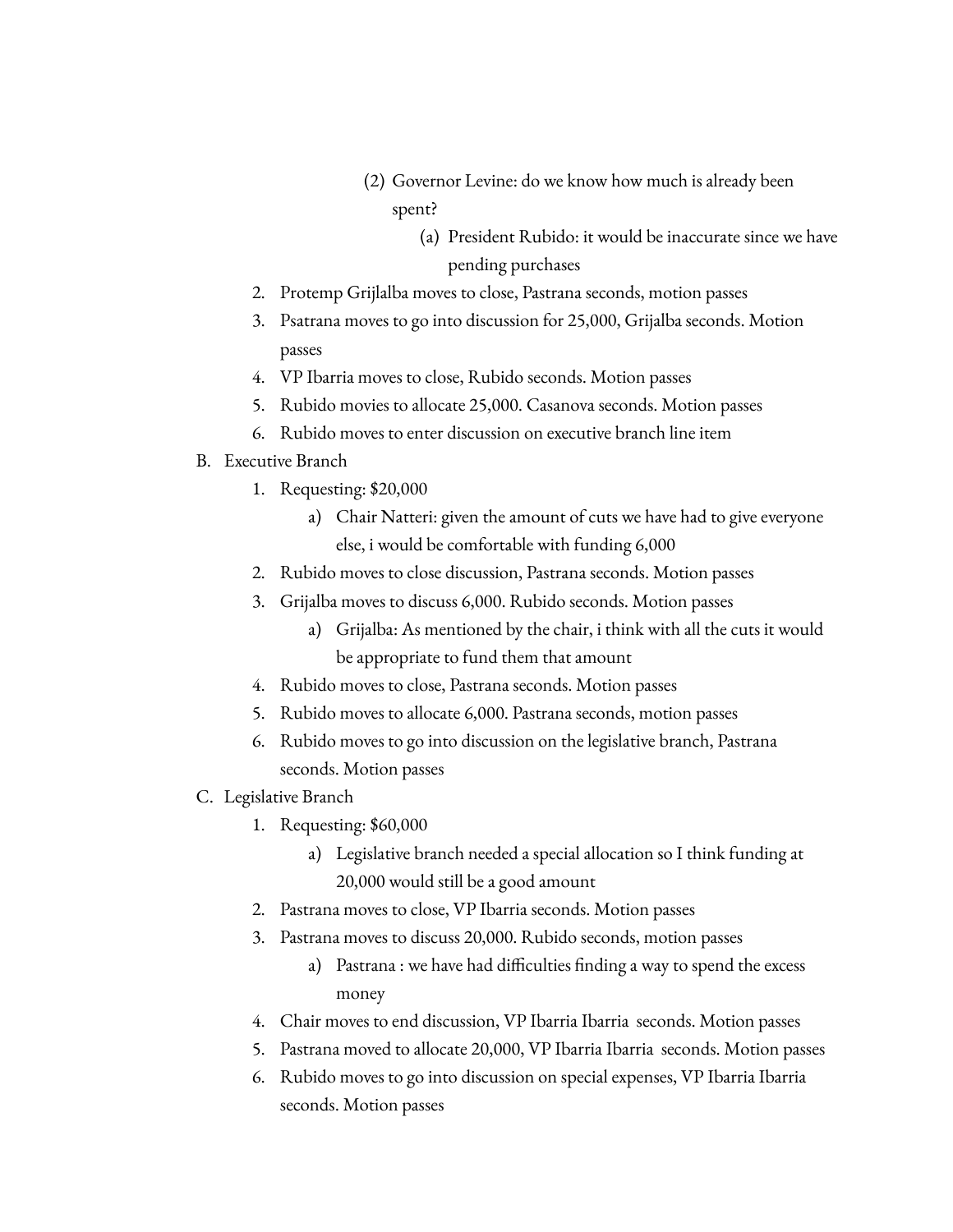- D. Special Expense
	- 1. Requesting: \$40,000
		- a) Rubido : this allows us to balance out the unexpected expenses
	- 2. Chair moves to close, Rubido seconds. Motion passes
	- 3. Rubido moes to enter discussion on 6,000. Grijalba seconds. Motion passes.
	- 4. Chair moves to close discussion, Rubido seconds. Motion passes
	- 5. Rubido moves to allocate \$6,000 to special expense, Pastrana seconds. Motion passes
	- 6. Rubido moves to go into discussion on contingency, Pastrana seconds. Motion passes

# E. Contingency

- 1. Requesting: \$0
	- a) Rubido: we do not have contingency items anymore
- 2. VP Ibarria Ibarria moves to close discussion, Casanova seconds. Motion passes
- 3. Rubido moves to enter discussion on zero dollars, VP Ibarria seconds, motion passes
- 4. Rubido moves to close, VP Ibarria seconds, motion passes
- 5. Rubido moves to allocate zwo dollars to contingency, Pastrana seconds, motion passe s
- 6. VP Ibarria Ibarria move sto go into discussion on recharge for finals, Casanova seconds. Motion passes
- F. Recharge for Finals
	- 1. Requesting: \$57,500
		- a) VP Ibarria; this has been an incredible successful event and i would be comfortable allocating \$30,0000
	- 2. VP Ibarria Ibarria moves to close, Rubido seconds. Motion passses
	- 3. VP Ibarria Ibarria moves to discuss \$30,000 casanova seconds. Motion passes
	- 4. VP Ibarria Ibarria moves to close, Pastrana second. Motion passes
	- 5. VP Ibarria Ibarria moves to allocate \$30,000 to recharge, Rubido seconds. Motion passes
	- 6. Rubido moves to enter discussion on blue books. VP Ibarria Ibarria seconds. Motion passes
- G. Blue Books
	- 1. Requesting: \$5,000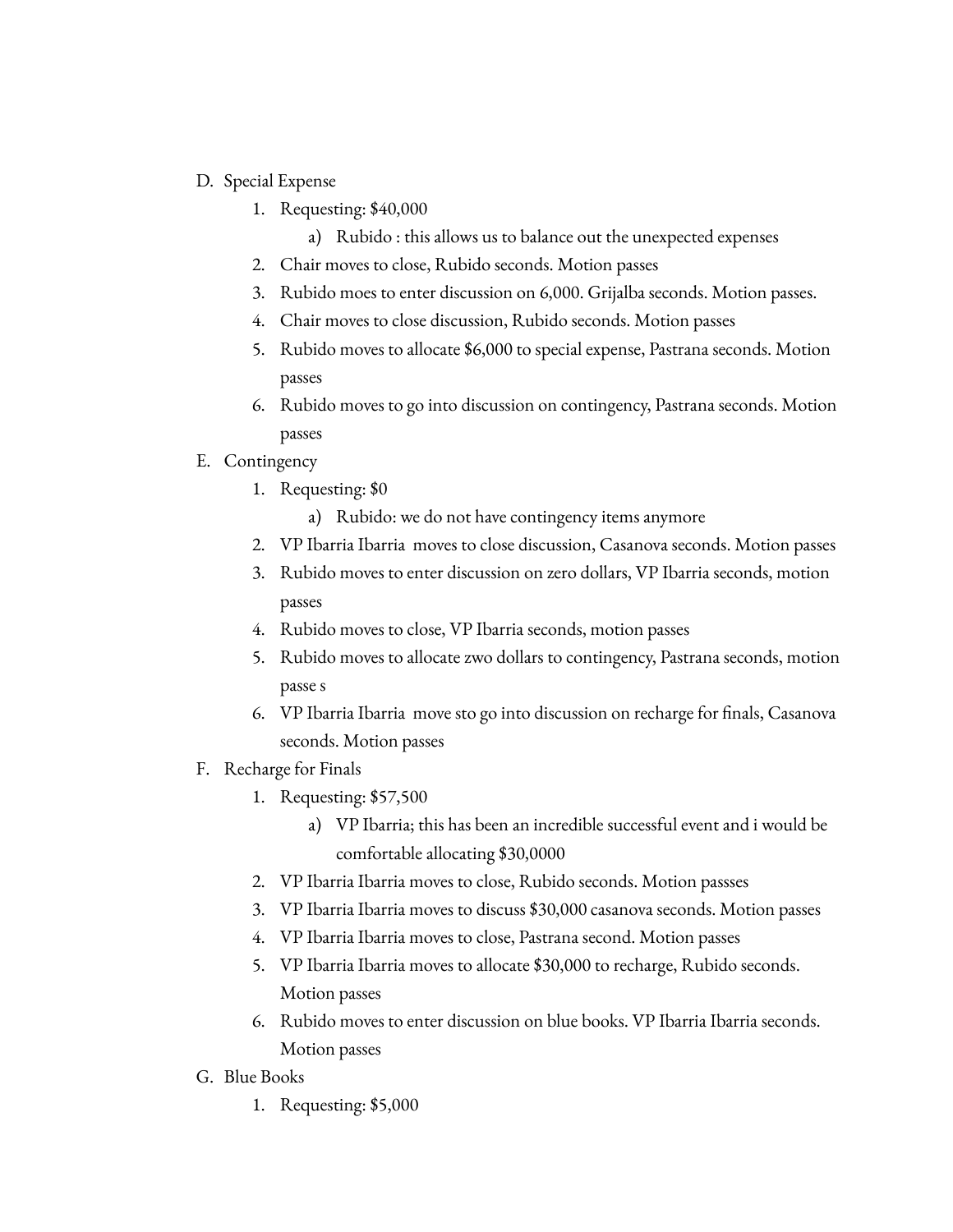- a) Rubido: blue books is one of the most frequent services we give out to students. I recommend keeping this item at current amount
- 2. VP Ibarria Ibarria moves to close discussion, Pastrana seconds. Motion passes
- 3. VP Ibarria Ibarria moves to discuss \$3,000, Pastrana seconds. Motion passes
- 4. VP Ibarria Ibarria moves to close, Rubido seconds. Motion passes
- 5. VP Ibarria Ibarria moves to allocate \$3,000 Pastrana seconds. Motion passes
- 6. Rubido moves to enter discussion on travel, Pastrana seconds. Motion passes
- H. Travel
	- 1. Requesting: \$35,000
	- 2. Chair move to close discussion, Rubido seconds. Motion passes
	- 3. Rubido moves to enter discussion on \$20,000, Pastrana seconds. Motion passes
	- 4. Rubido moves to close, Pastrana seconds. Motion passes

13 minute recess at the discretion of the chair

Rubido moves to enter discussion on convocation shirts, VP Ibarria ibarria seconds. Motion

passes

- I. Convocation Shirts
	- 1. Requesting: \$8,000
		- a) Rubido: this is one of those items that if we do not fund fully we wont be able to fund it at all
	- 2. VP Ibarria Ibarria moves to close discussion, Pastrana seconds. Motion passes
	- 3. VP Ibarria Ibarria moves to enter discussion on 8000, Pastrana seconds. Motion passes
	- 4. VP Ibarria Ibarria moves to close, casanova seconds. Motin passes
	- 5. VP Ibarria Ibarria moves to allocate 8,000, casanova seconds. Motion passes
	- 6. Rubdo moves to go into discussion on sga banquet, Pastrana seconds. Motion passes
- J. SGA Banquet
	- 1. Requesting: \$3,000
		- a) Rubido: irecommend runding 2,200
	- 2. Chair moves to close, Rubido seconds. Motion passes
	- 3. Rubido moves to enter the discussion on 2,200, Pastrana seconds. Motion passes
	- 4. Rubido moves to close, VP Ibarria seconds. Motion passes
	- 5. Rubido moves to allocate 2,200, Pastrana seconds. Motion passes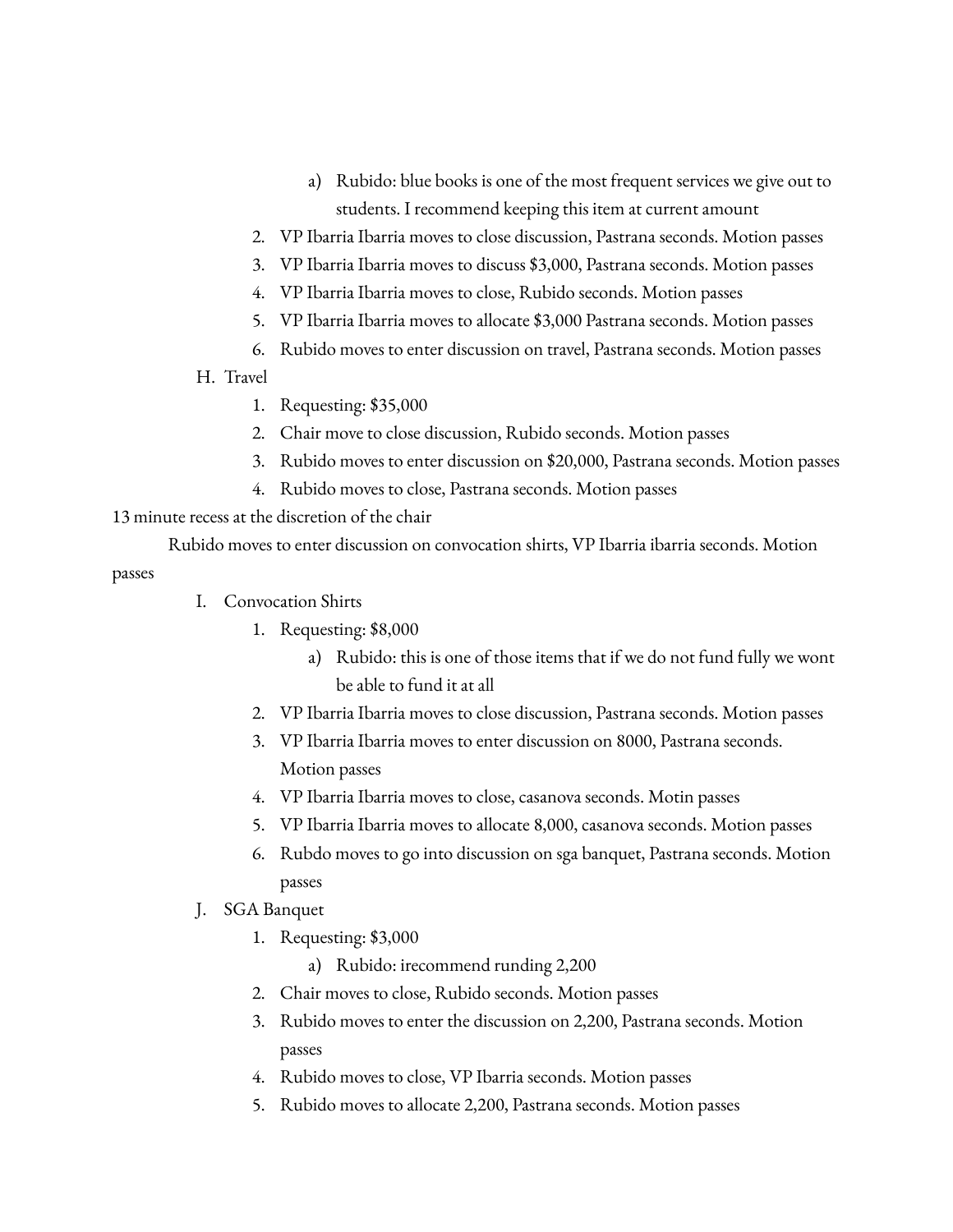- 6. Rubido move to go into discussion on elections, Casanova seconds. Motion passes
- K. Elections
	- 1. Requesting: \$5,000
	- 2. Chair moves to end discussion, Rubido seconds. Motion passes
	- 3. Rubido moves to go into discussion for 2,600, Levine seconds. Motion passes
	- 4. Rubido moves to close, VP Ibarria Ibarria seconds. Motion psses
	- 5. Rubido moves to allocate 2,600, VP Ibarria Ibarria seconds. Motion passes
	- 6. Rubido moves to go into discussion for emoluments, VP Ibarria Ibarria seconds. Motion passes

## L. Emoluments

- 1. Requesting: \$154,000
- 2. Rubido moves to close discussion
- 3. Rubido moves to fully fund, Casanova seconds. Motion passes
- 4. Rubido moves to close, Pastrana seconds. Motion passes
- 5. Rubido moves to allocate \$154,000 to emoluments, VP Ibarria Ibarria seconds. Motion passes
- 6. Rubido moves to go into discussion on GPSC, Pastrana seconds. Motion passes
- M. Graduate and Professional Student Committee
	- 1. Requesting: \$300,000
		- a) Levine: we might have to make a cut here. While it is painful, i think we may need to cut so others can be properly funded
			- (1) Grijalba:I agree with governor Levine, our GPSC members work extremely hard to keep our graduate students involved but a cut is necessary
			- (2) Pastrana: based on the amount of money we have left, funding fully wont be an option because we will be severely cutting other entities
	- 2. Grijalba moves to close discussion, Pastrana seconds. Motion passes
	- 3. Rubido moves to enter discussion on 100,000. Grijalba seconds. Motion passes
		- a) Rubido: It is our duty to look out for other student organizations, if that means we need to cut back on our own budget, I am comfortable with this sacrifice.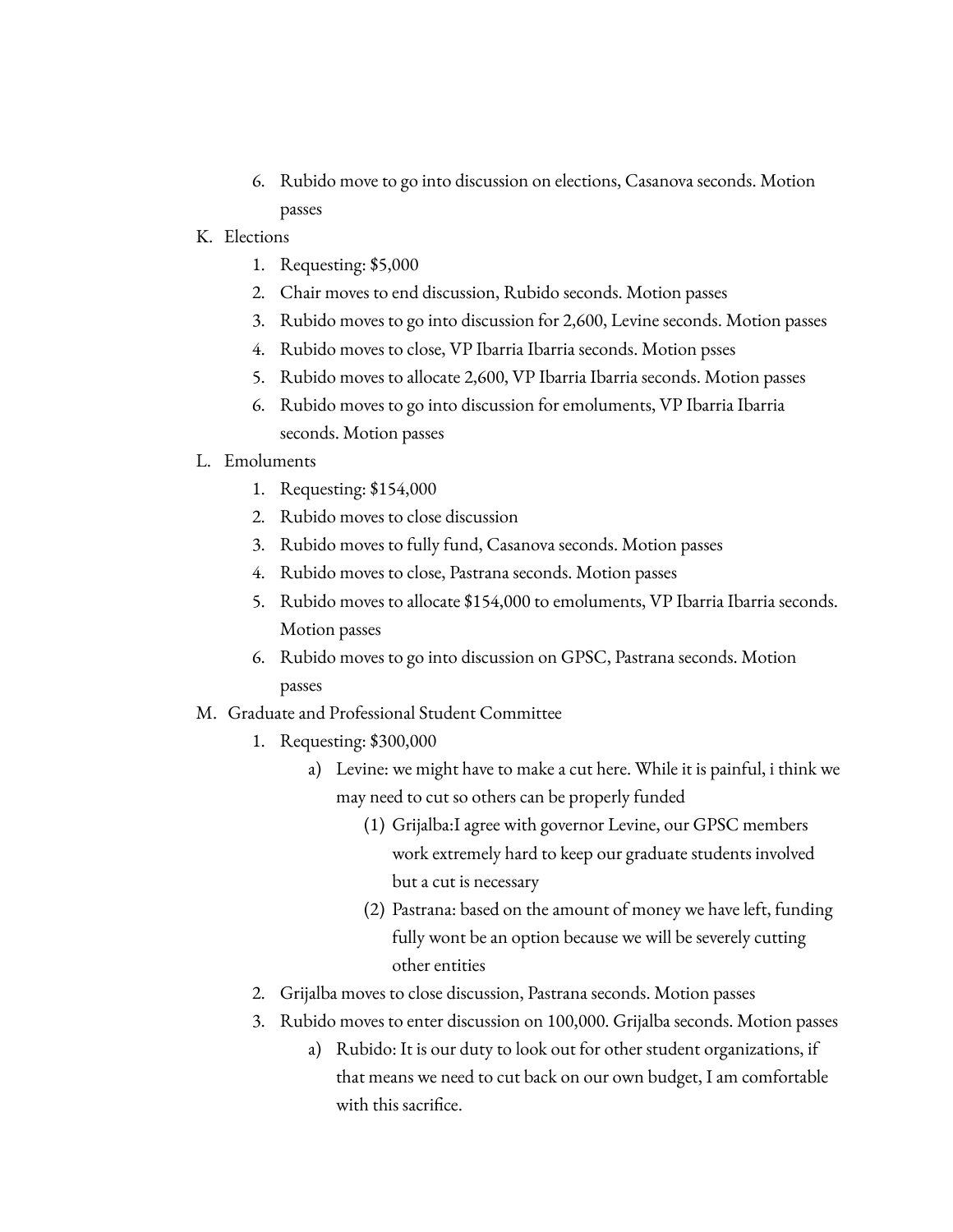- 4. Rubido moves to table GPSC, chair Natteri seconds. Motion passes
- 5. Rubido moves to enter discussion on room rentals, VP Ibarria Ibarria seconds. Motion passes
- N. SGA Room Rentals
	- 1. requesting : \$316,500
		- a) Rubido: I believe rounding down to \$300,00 would be sufficient
		- b) Levine: this is a year that could be possible for other entities to attend conferences, perhaps cutting this entity by 50,000 could help others as well
		- c) Lugo: I believe cutting from room rentals could severely impact other entities in ways that are not visible at the moment. As student leaders we need to make sure the A&S funds cover and help as many students as possible
			- (1) Grijalba: I agree with the sentiments of floor leader lugo
		- d) Levine: I would like to point out that we are a university that helps graduates with their research which can also bring interest and money into FIU
			- (1) Rubido: any of the line items we approve on will be used by everyone whether they are undergraduates or graduate students. The graduate research programs have other fundings that help keep the programs highly ranked and programmed, sgas funding will not be detrimental to this process
	- 2. Pastrana moves to close discussion, Rubido seconds. Motion passes
	- 3. Pastrana moves to allocate 290,000 Rubido seconds. Motion passes
		- a) Levine: I believe 250,000 could be enough without having a sizeable impact on student life.
	- 4. Lugo moves to close discussion, Grijalba seconds. Motion passes
	- 5. Lugo moves to allocate 290,000, Pastrana seconds. Motion passes
	- 6. Rubido moves to enter discussion on GPSC
- O. Graduate and Professional Student Committee
	- 1. Requesting: \$300,000
		- a) At this point in the meeting we are starting to go into the negative, in order to maintain our budget I think 100,000 would be enough
	- 2. Rubido moves to close discussion, Lugo seconds. Motion passes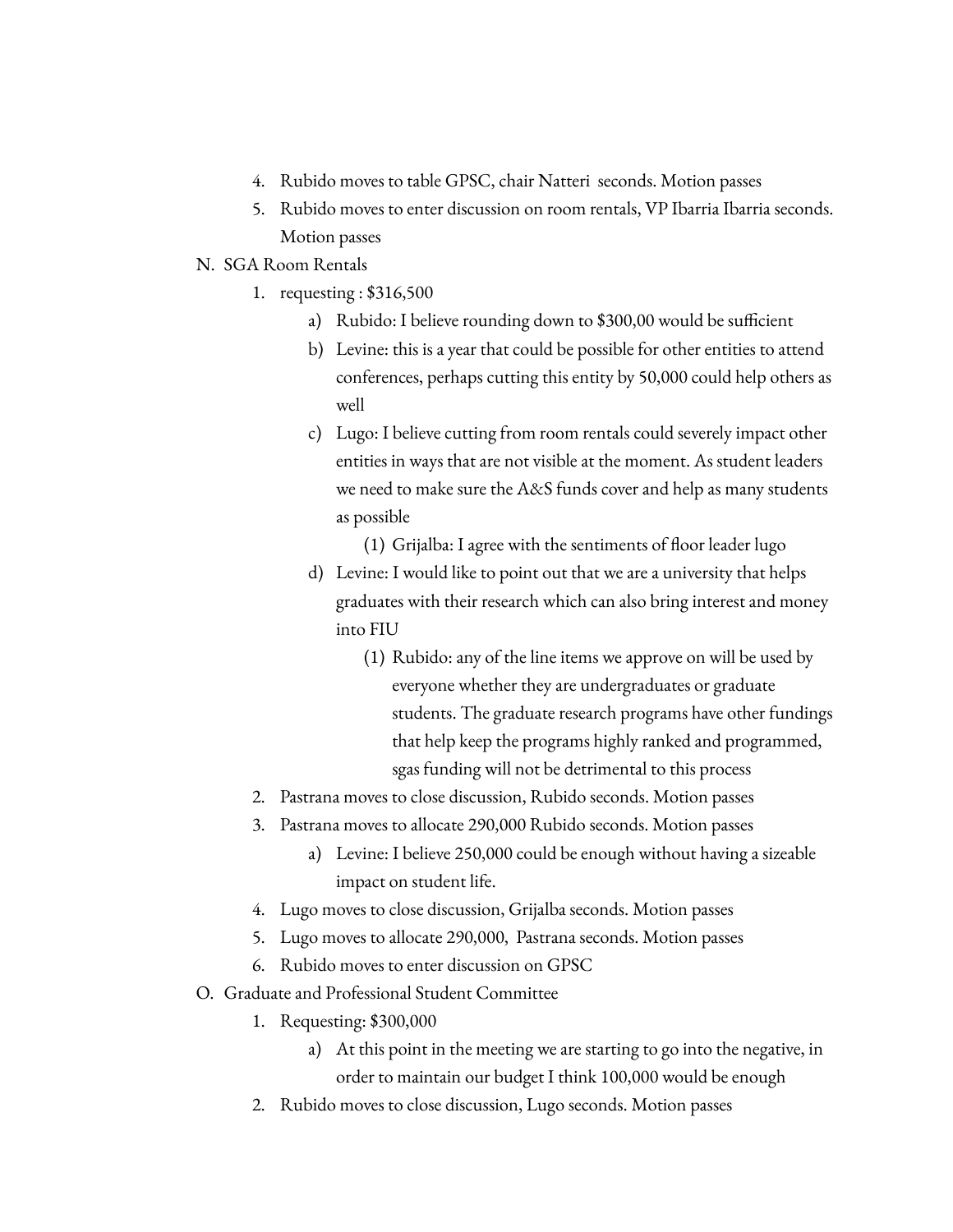- 3. Lugo move to go into discussion for 100,000, Rubido seconds, motion passes
- 4. Rubido moves to close, VP Ibarria Ibarria seconds. Motion passes
- 5. Rubido moves to allocate 100,000 to GPSC line item, Pastrana seconds. Motion passes
- 6. Move to go into discussion on governors discretionary, Grijalba seconds. Motion passes
- P. Governor of the Biscayne Bay Campus Discretionary
	- 1. Requesting: \$20,000
		- a) Levine: While i would like to maintain the amount requested, given the budgets limits i think going down t o 6,000 would be enough
	- 2. VP Ibarria moves to close, Pastrana seconds. Motion passes
	- 3. Rubido moes to go into discussion on 6,000
	- 4. Rubido move to close, Pastrana seconds.
	- 5. Rubido move to allocate 6,000, casanova seconds. Motion passes
	- 6. Levine moves to go into discussion on medallions and stoles, Grijalba seconds. Motion passes
- Q. Medallions and Stoles
	- 1. Requesting: \$1,100
		- a) Levine: while i would love to fund this, we can no longer so i suggest zero funding this item.
	- 2. Pastrana moves to close discussion, Rubido seconds. Motion passes
	- 3. Pastrana moves to go into discussion for zero funding, Casanova seconds. Motio passes
	- 4. Pastrana moves to close, Grijalba seconds. Motion passes
	- 5. Pastrana movies to zero fund, Grijalba seconds. Motion passes
	- 6. Pastrana move to go into discussion on marketing, VP Ibarria seconds. Motion pases
- R. Marketing
	- 1. Requesting: \$12,000
		- a) Rubido: given the strains of the pandemic, I think we can market effectively with less money. Perhaps 4,000
	- 2. Grijalba moves to close, Rubido seconds. Motion passes
	- 3. Grijalba movs to enter discussion on \$4,000 Rubido seconds. Motion passes
	- 4. VP Ibarria moves to close, casanova seconds, moton passes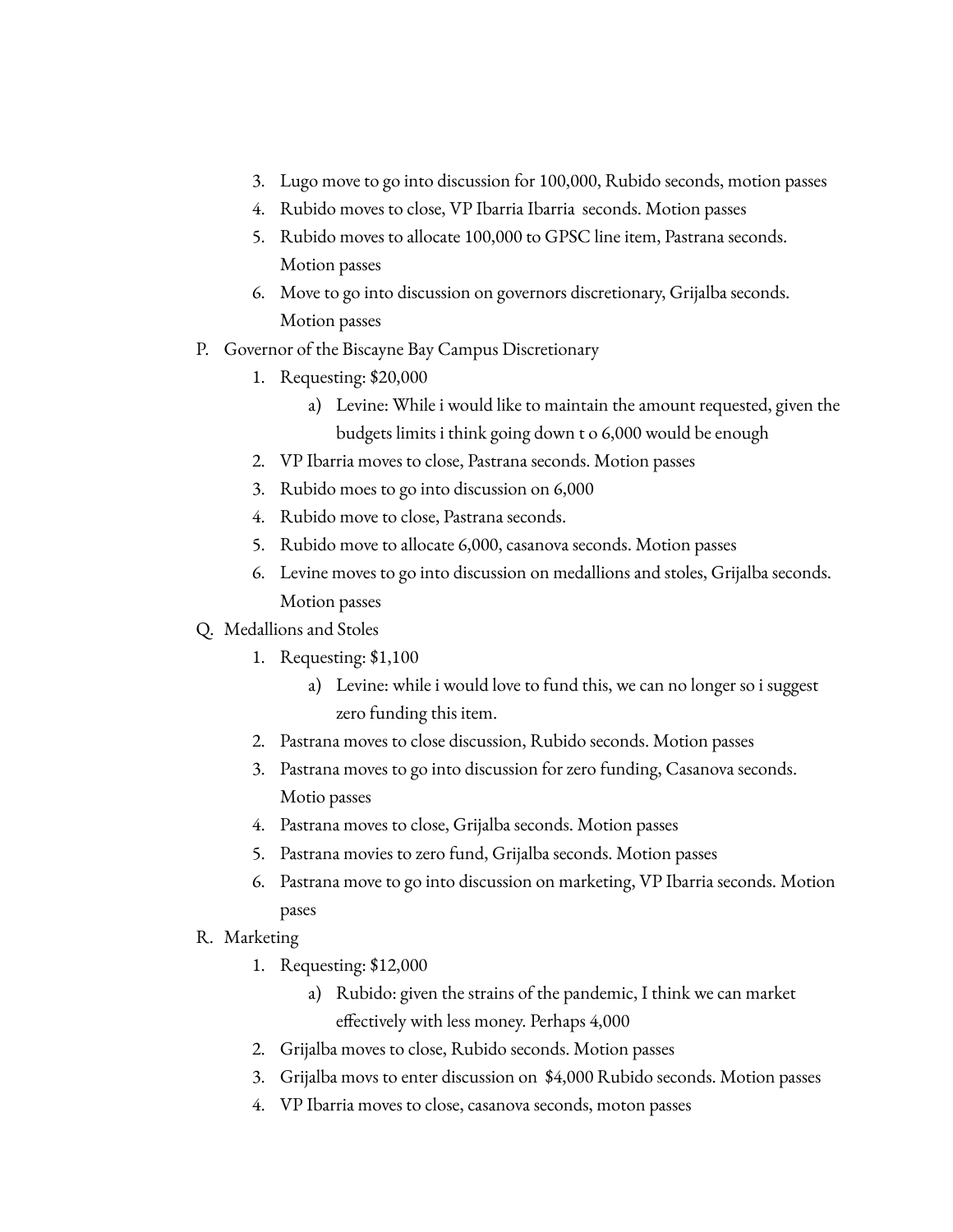- 5. VP Ibarria moves to allocate 4,000, Grijalba seconds. Motion passes
- 6. Rubido moves to go into student engagement, VP Ibarria seconds. Motion passes
- S. Student Engagement
	- 1. Requesting: \$9,000
	- 2. Rubido moves to close, Pastrana seconds. Motion passes
	- 3. Rubido moves to go into discussion on 6,000. VP Ibarria seconds. Motion passes
	- 4. Rubido moves to close, Pastrana seconds. Motion passes
	- 5. Rubido moves to allocate \$6,000 to student engagement, Pastrana seconds. Motion passes

Rubido moves to go into 5 minute recess at 10:33am

Rubido moves to enter discussion on executive board line, Pastrana seconds. Motion passes

- T. Executive Board
	- 1. requesting : \$20,000
		- a) Rubido: i would be comfortable with funding 6,000
	- 2. Rubido moves to close, VP Ibarria seconds. Motion passes
	- 3. Lvine moves to go into discussion for 7,000. Casanova seconds. Motion passes
		- a) Levine: I do think it's important for the E board to have funding in order to pursue initiatives throughout the year.
	- 4. Rubido moes to close, Grijalba seconds. Motion passes
	- 5. Rubido moves to allocate \$7,000. Casanova seconds. Motion passes
	- 6. Rubido moves to enter discussion on special projects. VP Ibarria seconds. Motion passes
- U. Special Projects
	- 1. Requesting: \$0
	- 2. Rubido moves to close, VP Ibarria ibarria seconds. Motion passes
	- 3. Rubido moves to enter discussion for zero funding, Pastrana seconds. Motion passes
	- 4. Rubido moves to close discussion, VP Ibarria seconds. Motion passes
	- 5. Rubido moves to vote on zero funding. VP Ibarria seconds. Motion passes.
	- 6. Rubido moves to go into discussion on sga lecture series, Pastrana seconds, motion passes
- V. SGA Lecture Series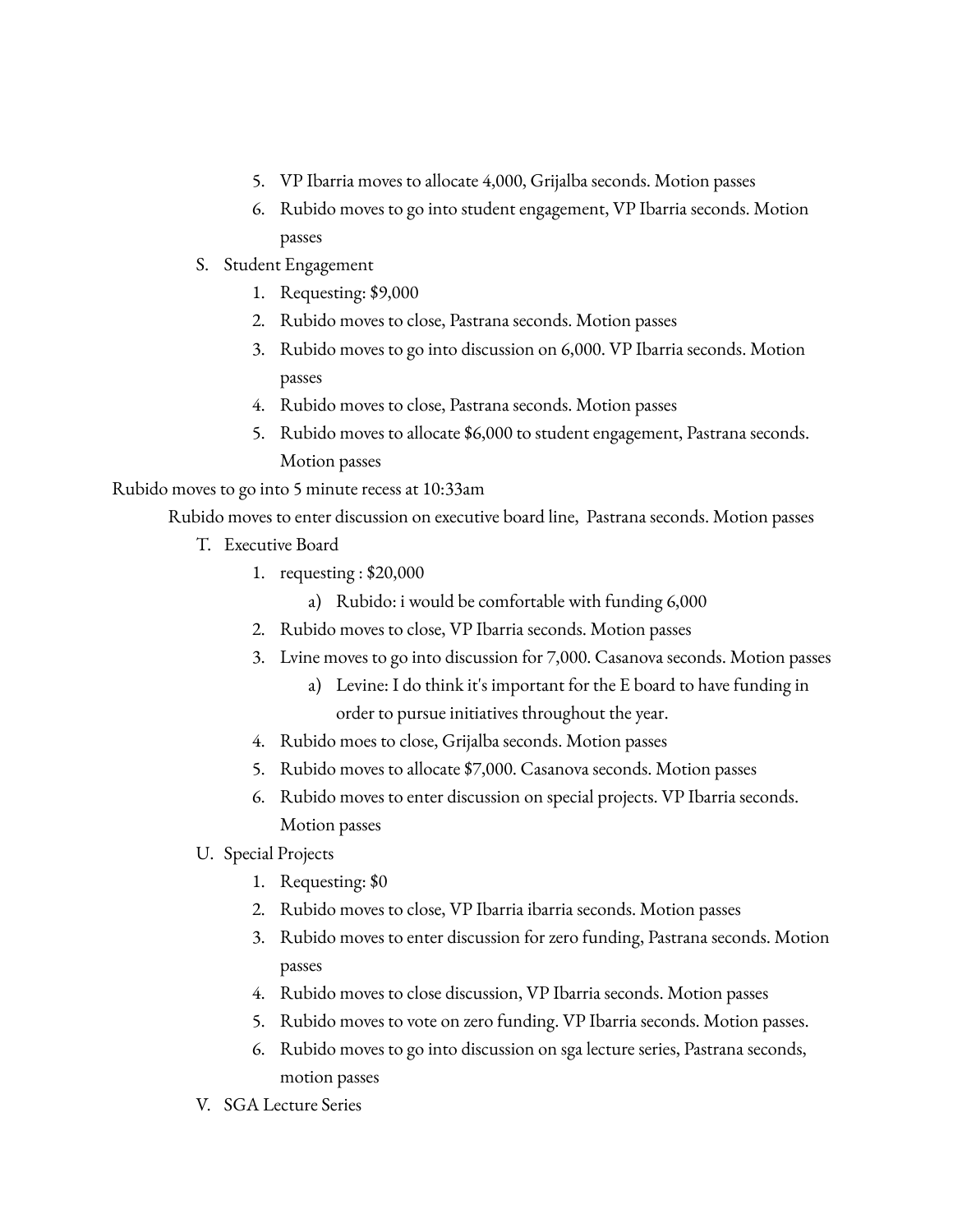- 1. Requesting: \$39,000
- 2. Pastrana moves to close, Rubido seconds. Motion passes
- 3. Rubido moves to enter discussion on VP Ibarria seconds. Motion passes
- 4. Rubido move sto close, casanova seconds. Motion passes
- 5. Pastrana moves to allocate 10,000 Grijalba seconds. Motion passes
- 6. Rubido move to discuss sga attire, Pastrana seconds. Motion passes

#### W. SGA Attire

- 1. Requesting: \$14,000
	- a) Since this attire is what distinguishes sga members i believe we should fully fund the line
- 2. Pastrana moes to close discussion, Pastrana seconds, motion passes
- 3. Pastrana moves to go into discussion for fully fund, Grijalba seconds. Motion passes
- 4. Pastrana moves to close, VP Ibarria seconds. Motion passes
- 5. Pastrana moves to fully fund \$14,000. Grijalba seconds. Motion passes
- 6. Rubido moves to go into affinity program, Pastrana seconds. Motion passes.

#### X. Affinity Programs

- 1. Requesting: \$9,000
- 2. Rubido moves to close, Pastrana seconds. Motion passes
- 3. Rubido moves to go into discussion on \$6,000. VP Ibarria seconds. Motion passes
- 4. Rubido move to close, casanova seconds. Motion passes.
- 5. Rubido moes to allocate \$6,000, VP Ibarria seconds. Motion passes
- Y. SGA Environmental Resilience Lecture Series
	- 1. Requesting: \$10,000
		- a) Levine suggests \$5,000
	- 2. Levine moves close discussion, Pastrana seconds. Motion passes
	- 3. Levine moves to enter discussion on allocating 5,000. Pastrana seconds. Motion passes
	- 4. Rubido moves to close, Pastrana second. Motion passes
	- 5. Pastrana moves to allocate \$5,000. Casanova seconds. Motion passes
	- 6. Rubido moves to go into discussion on office decor
- Z. Office Decor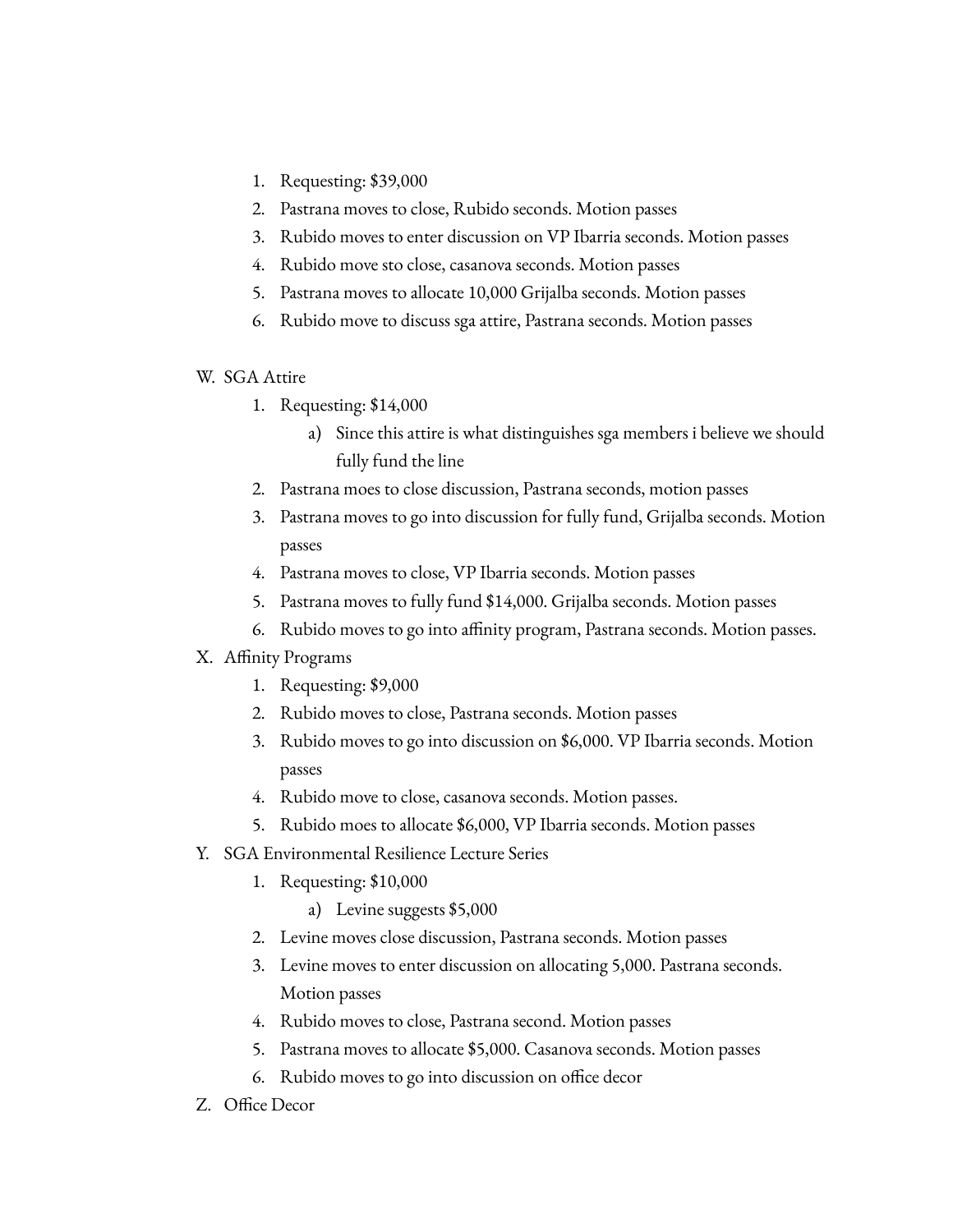- 1. Requesting: \$5,000
	- a) Rubido: this is a new line item in terms of holiday decorations, i don't think we can fund it however
		- (1) Pastrana: unfortunately i agree with president Rubido
- 2. Pastrana moves to close discussion, Grijalba seconds. Motion passes
- 3. Pastrana moves to go into discussion about zero funding, Grijalba seconds. Motion passes
- 4. Rubido moves to close discussion, Grijalba seconds. Motion passes
- 5. Rubido moves to allocate zero to office decor, casanova seconds. Motion passes
- 6. VP Ibarria moves to go into discussion for VP Ibarria discretionary
- AA. Vice President's Discretionary
	- 1. Requesting: \$10,000
		- a) VP Ibarria: this is a new line item that i would like to fund fully, but \$7,000 would also be acceptable.
	- 2. Grijalbas moves to close discussion, Pastrana seconds. Motion passes
	- 3. VP Ibarria moves to go into discussion for \$7,000
	- 4. VP Ibarria moves to close discussion, Rubido seconds, motion passes
	- 5. VP Ibarria moves to allocate \$7,000, Rubido seconds. Motion passes

Two minute recess at the discretion of the chair

Rubido moves to reopen GPSC, VP Ibarria seconds. Motion passes

BB.Graduate and Professional Student Committee (continued)

- 1. Requesting: \$300,000
	- a) Rubido: i believe we should fund them the rest of the budget which is about \$129,050
- 2. Rubido moves to close, ibarria second. Motion passes
- 3. Rubido moves to go into discussion for \$129,050, Grijalba seconds. Motion passes
- 4. Rubido moves to close, Pastrana seconds. Motion passes
- 5. Rubido moes to allocate \$129,050. VP Ibarria seconds. Motion passes

Rubido moves for one minute discussion with one minute speaking time, granted by chair.

Rubido moves to go into recess until after lunch, Pastrana seconds. Motion passes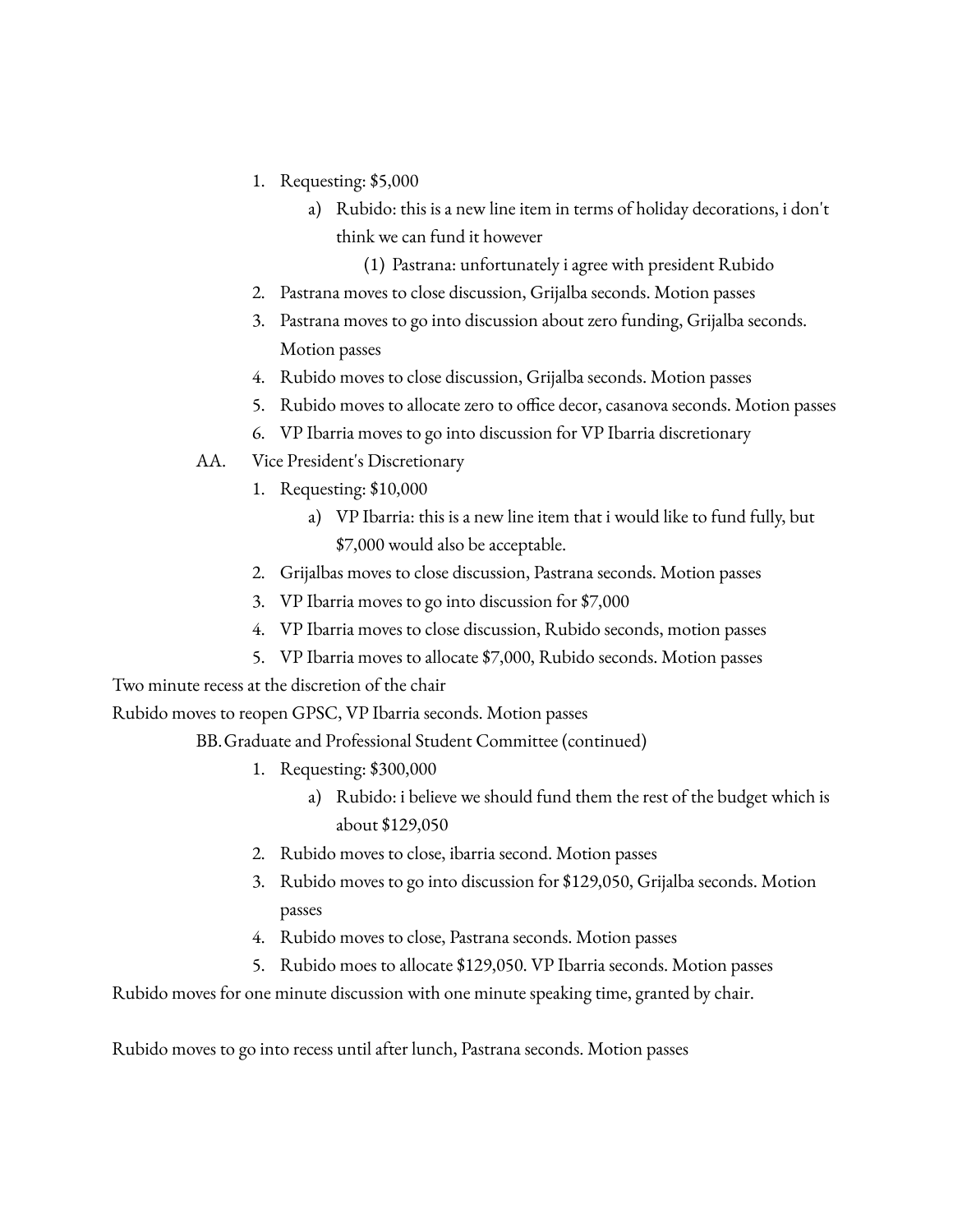### Meeting reconvened at 12:31pm

Rubido moves for one minute discussion with one minute speaking time, granted by chair.

- President Rubido moves to officially allocate all entities for the temporary amount addressed in deliberations, the chair seconds, motion passes with a 6-0-0 vote in favor
- Rubido moves to vote on A&S shared service fees, Pastrana seconds. Motion passes with a 6-0-0 vote in favor.
- Rubido moves for 10 minute recess, Pastrana seconds. Motion passes
- Meeting is called to order at 12:56pm
- Rubido moves to go into 3 minute reading for statement of intention on allocation, Grijalba seconds. Motion passes
- Rubido moves to go into 5 minute discussion of statement of intent, levine seconds. Motion passes
	- This is a way for the committee to show their sentiments without having to write strict proviso language. This will be seen by all entities when they receive their funding so the entities understand the mindset of the budget committee.
- Rubido moves to close discussion, casanova seconds. Motion passes
- Rubido moves to approve the statement of intention, Pastrana seconds. Motion passes with a 7-0-0 vote
- Rubido moves to discuss proviso language, VP Ibarria seconds. Motion passes
	- Proviso 1: fiu online Esports allocation is separated from fiu online allocation
		- Rubido moves to close, Pastrana seconds. Motion passes
		- Rubido moves to go into voting, Pastrana seconds. With a 7-0-0 vote the motion passes
	- Proviso 2: in allocating \$190,000 for fiu online, SGA specifically allocated \$45,000 to be used for the online student engagement initiatives

Rubido moves to have a 10 minute recess, given at the discretion of the chair.

- Governor Levine moves to continue discussion for proviso 2, Rubido seconds. Motion passes
- Rubido moves to close discussion, Pastrana seconds. Motion passes
- Rubido moves to vote on proviso 2, Pastrana seconds. With a 1-6-0 vote, the motion fails.
- Proviso 3: no more than \$145,000 of the allocated budget may be used to fund OPS-LMS help desk (student support team)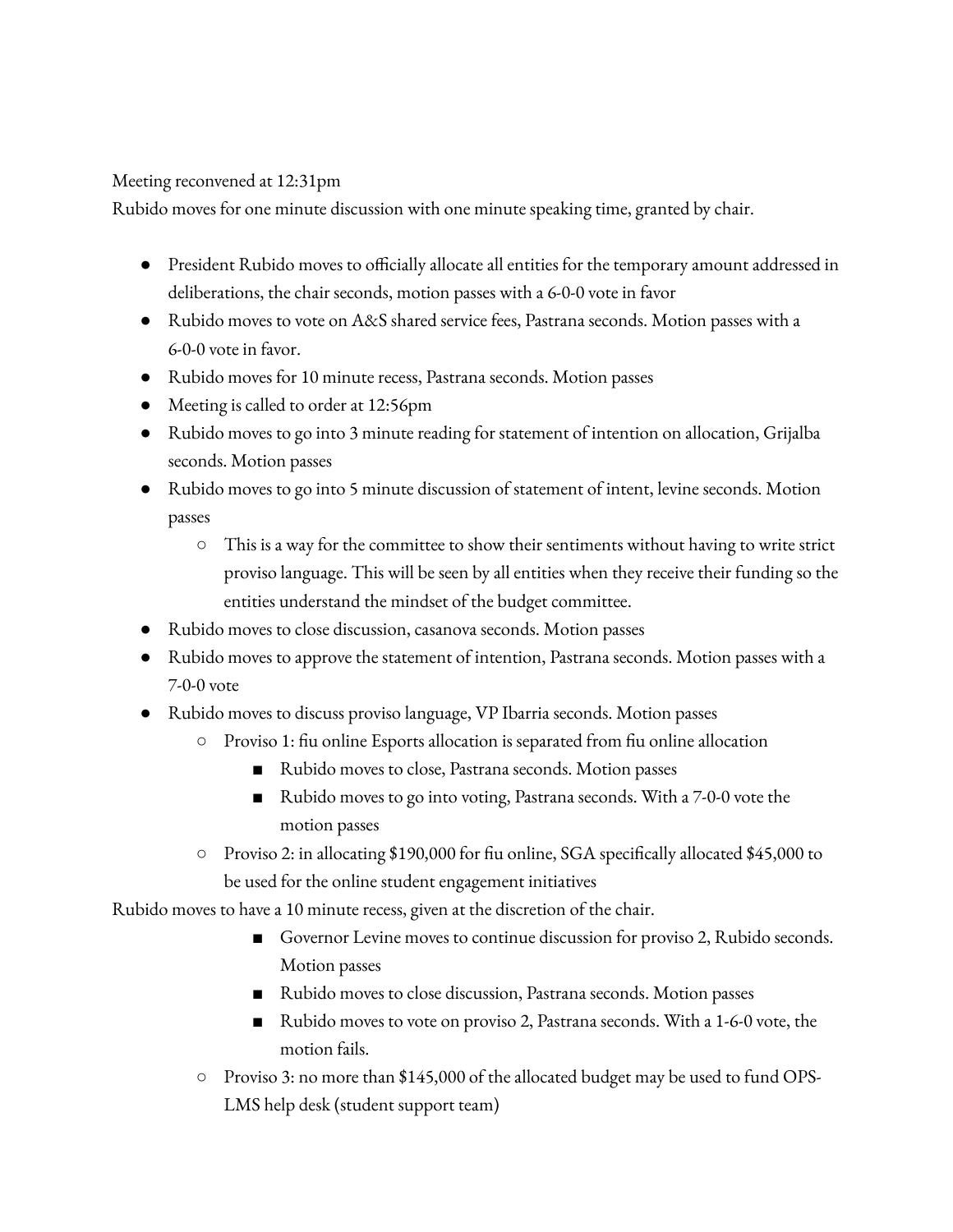■ Rubido moves to close discussion, Pastrana seconds. Motion passes

Levine moves to enter 10 minute recess, chair seconds

- Proviso 4: SGA budget committee is of the opinion that while the A&S fee currently funds the LMS help desk
	- Levine moves to amend Proviso 4 with the following language:
		- The Student Government Association Budget Committee is of the opinion that while the Activity and Service Fee currently funds the LMS Help Desk, members of the committee recommended that going forward the LMS Help Desk should be funded by other funding sources. FIU Online is being made aware that it should not assume Activity and Service Fee funding for LMS Help Desk in future fiscal years.
	- Pastrana moves to go into voting on Proviso 4 as amended, Second Valentina with a 6-0- 0 motion passes
- Proviso 5: SGA budget committee strongly supports OSJI Black Diaspora & Student Success Center
	- Governor Levine moves to go into discussion on Proviso 5, second Ibarria. Motion passes
		- Discussion was held on the Proviso language, questioned if this was a proviso, may be redundant language or statement. Message is important and sends a positive message to those offices.
	- Pastrana moves to vote on proviso 2, Ibarria seconds. With a 5-2-0 vote, the motion fails.
- Proviso 6: SGA University Wide Leadership Retreat
	- Governor levine moves to open discussion, second
	- Closed discussion
	- Moved to go into voting
		- 4-3-0 motions passes
- Proviso 7: SGA budget committee RHA supplemental housing events
	- Pastrana moved to open discussion on Proviso 7, Second Governor Levine, unanimous motion passes
		- Discussion held about if this proviso is needed, this is for housing and residential life. Should this be included in proviso, asked directly to Governor Levine.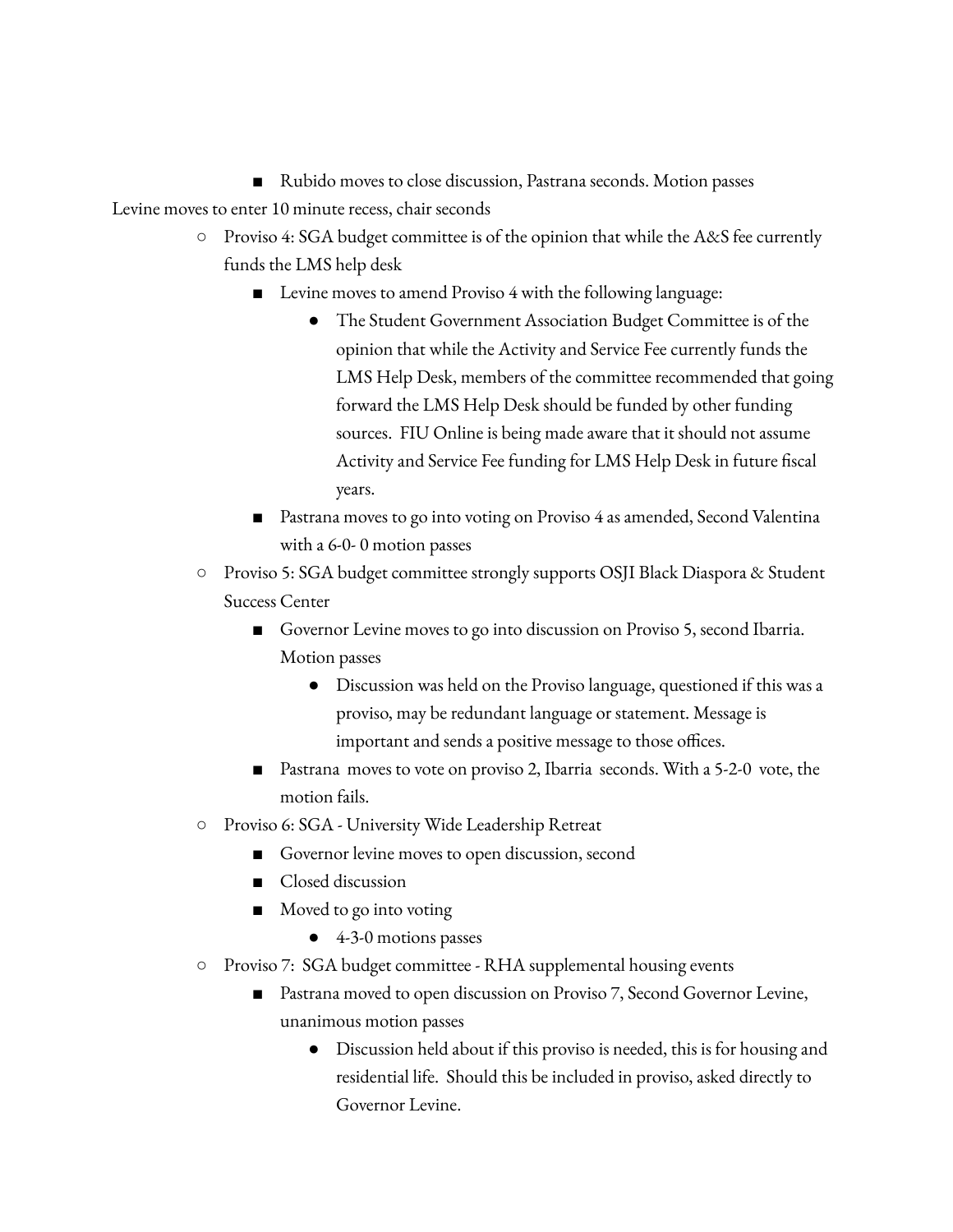- Nick moved to close discussion, Valentina second, motion passes
- Pastrana moved to vote, Second Governor- 6-1-0 motion passed
- Proviso 8: SGA budget committee Maxient not appropriate use of A&S Fund
	- Rubido motion to go into discussion, Governor second, motion passed
		- Discussion was held about why this proviso was written and why it has been included
		- Pastrana motioned to close discussion, Rubido second, motion passed
		- Pastrana moved to go into voting, Rubido second, 2-5-0 motion failed
- Proviso 9:
	- Rubido motioned toto bypass discussion and vote on proviso, Pastrana second, motion passed
	- Vote on proviso, 2-5-0 motion failed
- Governor Levine moves to withdraw proviso 10 and 11 , Rubido seconds, motion passed
- Rubido moves to scratch main motion to approve allocation, Governor Levine second, motion passed, Budget is reopened
- Governor moves to reopen discussion on FIU online, no second, dilatory
- Rubido motion to allocated FY 22-23 budget, Second by Comptroller Natteri, 6-1-0 motion passed
	- ASBO Office \$38,697
	- Bayview Hall Council \$4000
	- Black Student Union \$130,00
	- BMI License \$37,980
	- Campus life BASE- \$745,000
	- Center for Leadership and Service BASE \$300,000
	- CLS Relay for Life, Alternative Breaks \$85,000
	- Center Student Engagement \$17,500
	- Children's Creative Learning Center -\$85,000
	- Convocation- \$60,000
	- Engage Platform \$59.538
	- Financial Wellness Program \$5000
	- FIU I-75 \$40,000
	- FIU Museum Insiders \$0
	- FIU Online \$190,00 w/o E-sports; E-sports \$35,000 total \$225,00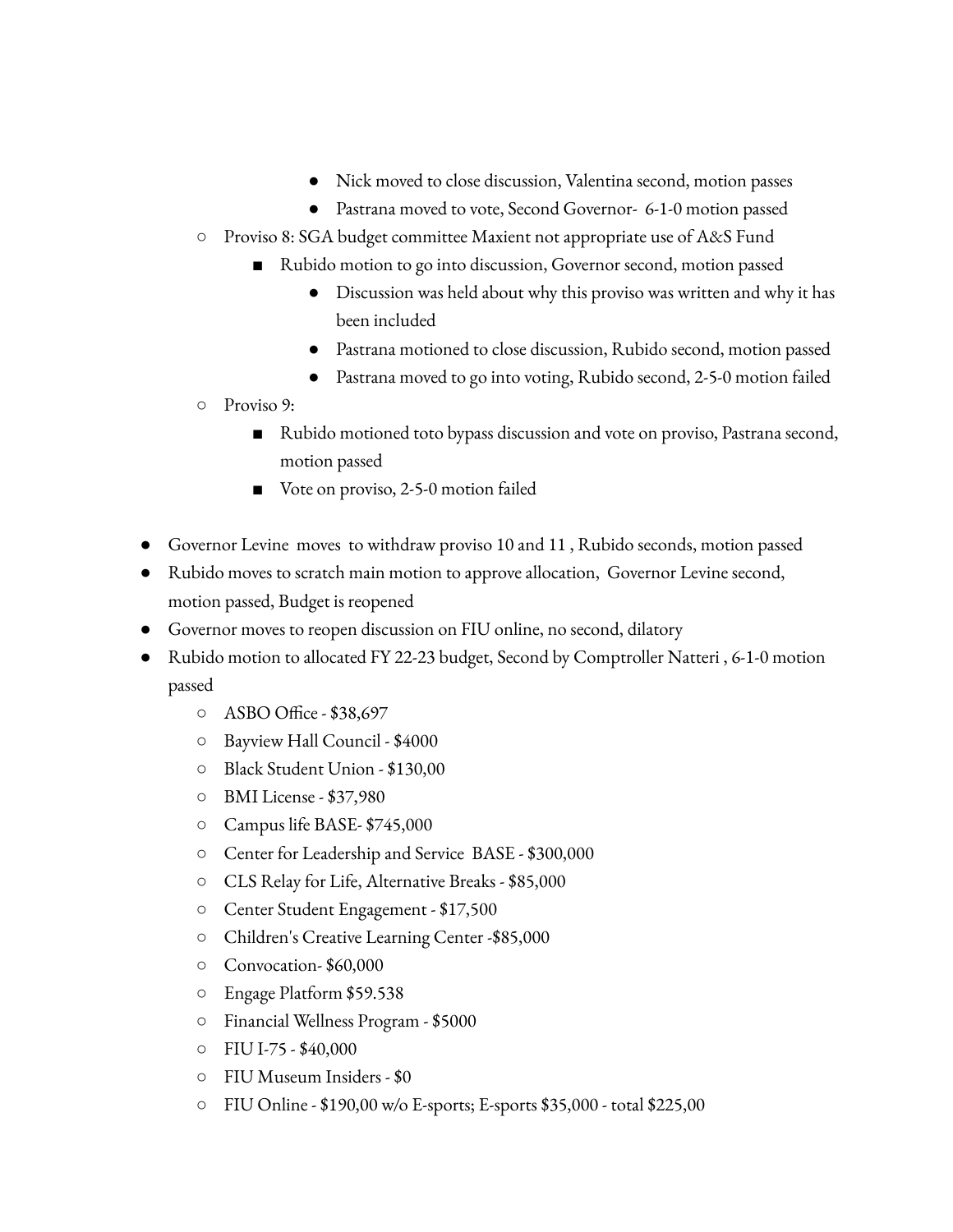- Fraternity and Sorority Life \$140, 000
- Graham Center Base \$3,087,872
- Higher Education Student Association \$9,000
- Homecoming \$470,000
- Honors College \$23,000
- International Student & Scholar Services- \$19,000
- Medical Student Council \$85,000
- Model United Nations \$130,000
- Multifaith Council \$4900
- National First Generation Celebration Week \$11,236
- Office of Social Justice & Inclusion \$70,000
- Office of Ombudsperson \$5000
- Order of the Torch \$4220
- Orientation & Family Program \$200,000
- OSJI Black Diaspora & Student Success Center \$0
- Outstanding Student Life Awards \$19,940
- Panther Power \$10,000
- Pride Center \$66,000
- Pride Student Union \$14,000
- Registered Student Organization Council- \$280,000
- Residential Hall Association -\$0
- SA Technology Center \$12,942
- SGA Room Rental \$290,00
- SGA Office BBC \$60,000
- SGA Office MMC \$132,000
- SGA Council Lines
	- Presidential Discretionary \$25,000
	- Executive Branch \$6,000
	- Legislative Branch \$20,000
	- Special Expense \$6,000
	- Contingency \$0
	- Recharge For Finals \$30,000
	- Blue books \$3,000
	- Travel \$20,000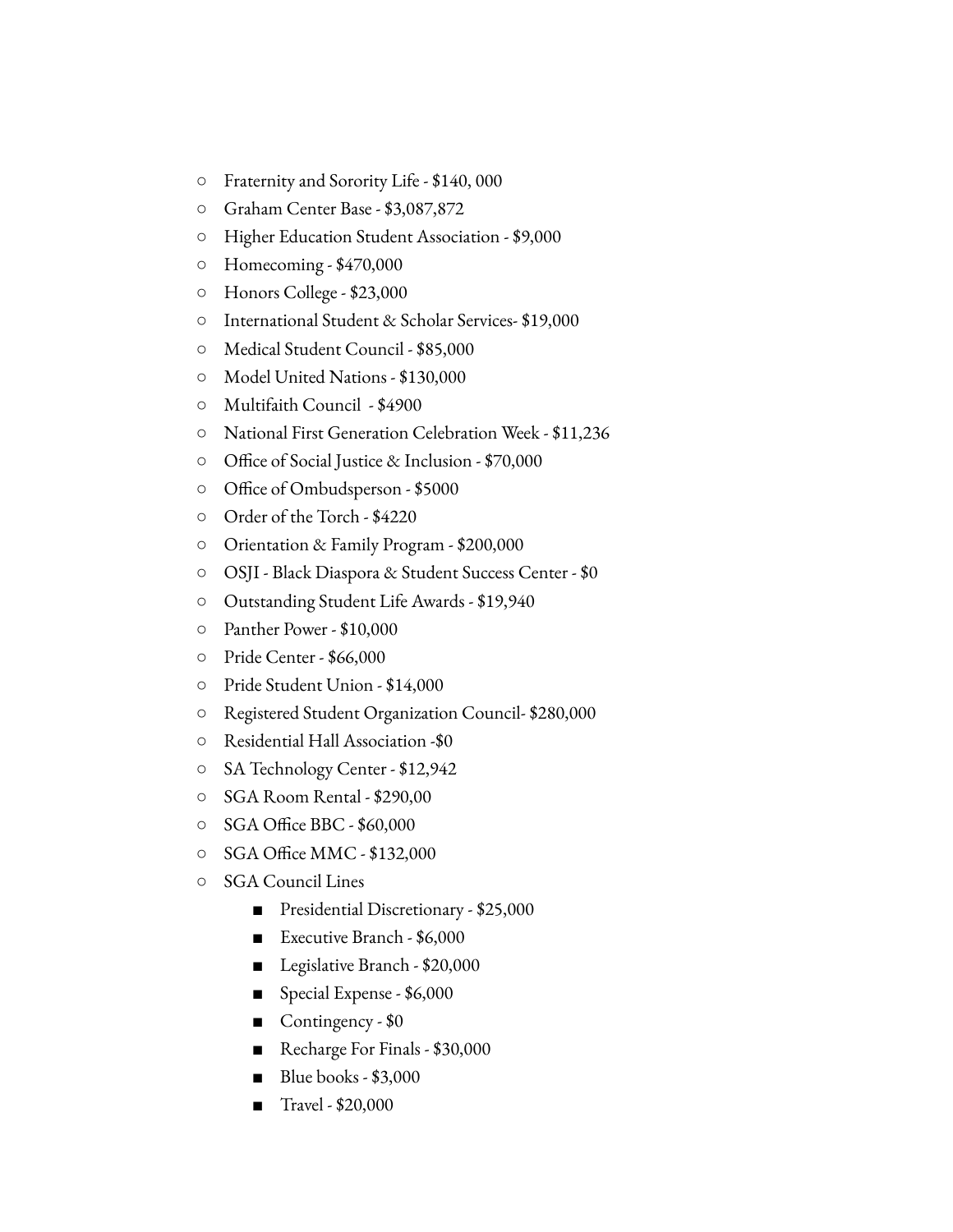- Convocation Shirts \$8,000
- SGA Banquet \$2,200
- Elections \$2,600
- Executive Board \$7,000
- Special Projects \$0
- Emoluments \$154,000
- Graduate & Professional Student Committee \$129,050
- Medallions & Stoles \$0
- Governor of the Biscayne Bay Campus Discretionary \$6,000
- Marketing \$4,000
- Student Engagement \$6,000
- SGA lecture Series \$10,000
- $\blacksquare$  SGA Attire \$14,000
- Affinity Programs \$6,000
- SGA Environmental Lecture Series \$5,000
- Office Decor \$0
- Vice President Discretionary \$7,000
- Shared Services \$25,897
- Student Ambassadors \$0
- Student Bar Association \$85,000
- Student Conduct & Academic Integrity \$10,417
- Student Creative and Media BASE \$100,000
- Student Media \$300,000
- Student Programming Council \$590,000
- Student Tailgate and Safety \$5,170
- UWide Leadership Retreat \$25,000
- Veterans & Military Affairs \$43,000
- Wellness & Recreation Services BBC BASE \$1,000,001
- Wellness & Recreation Services MMC BASE \$3,200,000
- Wolfe University Center BASE \$1,600,000
- Women's Center BASE \$60,000
- Governor Levine discussed his concerns on why they opened the budget and his position on budget. It is in regards to FIU Online. Governor stated he will vote in the negative
- Rubido move to close discussion, Pastrana Second, motion passed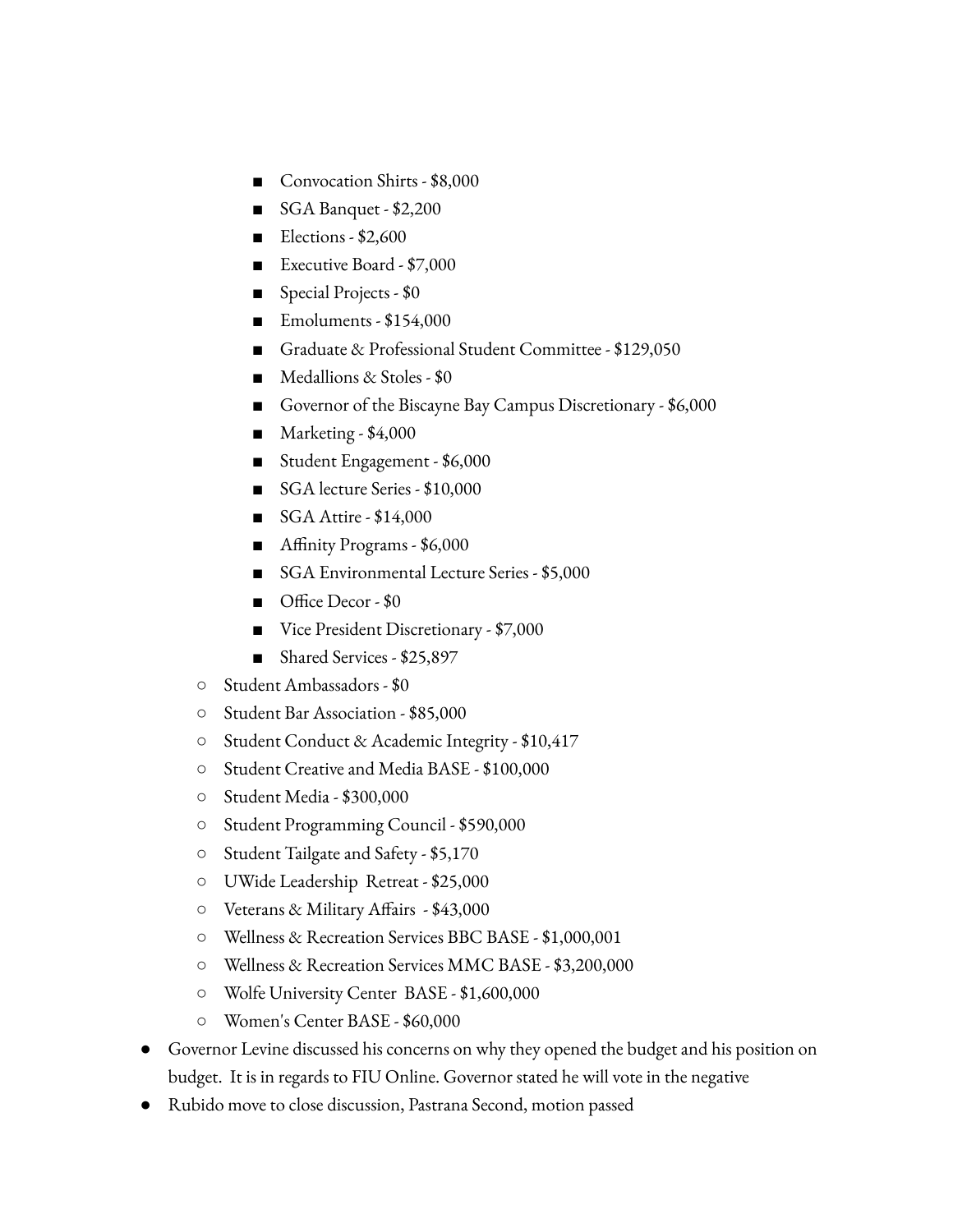- Chair discretion 5 minute recess
- Chair discretion 30 minute recess
- Meeting reopened at 3:51
- Rubido motions for 2 min discussion 2 min speaking time
	- Formal budget process has concluded, huge thank you to advisors and ASBO team
	- Expending \$500,000 from A&S fund balance to fund some of the deficit and will be one time, reasoning: 50th anniversary is next year
		- Matilde Gramiling explained the Fund Balance and how the budget projections work with the Activity & Service Fee allocations. The fund balance may be at \$14 million, there are commitments.
			- \$4.5 million in main reserves used for emergencies
			- \$643,000 in Accumulated Cash Balance Contingency address needs
			- \$ deferred maintenance
			- This is a one time allocation using the fund balance
- President Rubido discussed the process on how the funds will be allocated, conversation on entities that may be funded by the fund balance being mentioned
- Rubido motions for 10 min discussion on use of fund balance, Governor Levine seconds, motion passes
	- Conversation was held regarding the programs that are engaging to students
		- Black Student Union
		- Relay, Roar-thon
		- FIU I-75
		- Homecoming Council
		- Orientation and Family Programs
		- Panther Power
		- RSOC
		- RHA
		- Student Programming Council
	- Governor Levine shared his sentiments regarding the list. He added
		- Student Programming Council
		- Pride Student Union
		- Residential Hall Association
		- Student Government